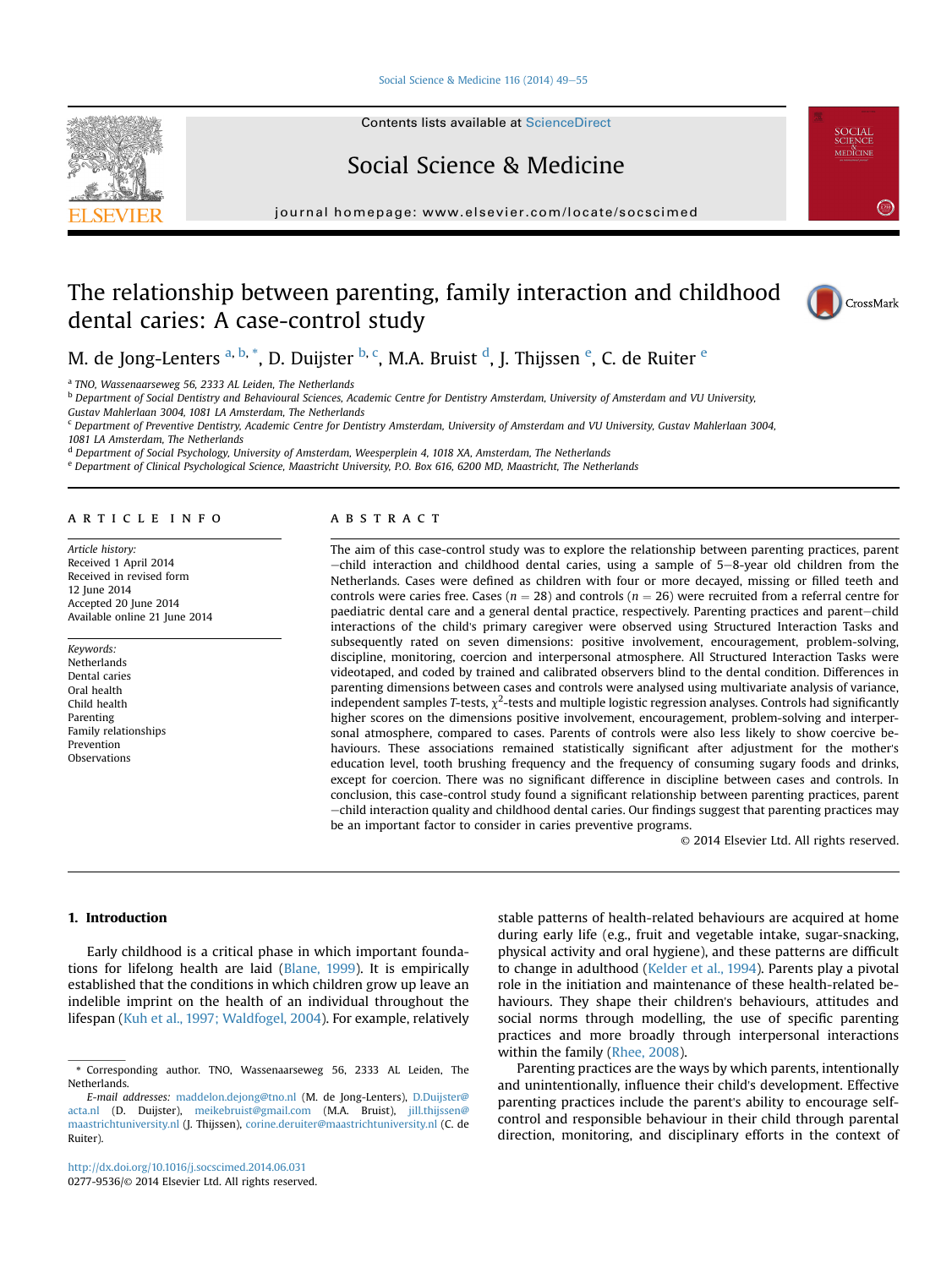warm and affectionate family interactions ([Darling and Steinberg,](#page-5-0) [1993; Sanders et al., 2000](#page-5-0)). A large body of evidence has demonstrated that effective parenting and supportive family interactions are associated with positive childhood outcomes, such as higher academic achievement, better psychosocial and emotional development, less disruptive child behaviours, fewer depressive symptoms and higher self-esteem ([Dornbusch et al., 1987; Lamborn](#page-5-0) [et al., 1991; Maccoby and Martin, 1983; Radziszewska et al., 1996;](#page-5-0) [Steinberg et al., 1992](#page-5-0)). In terms of physical health, ineffective parenting (in particular parenting characterised by high levels of demand along with low levels of warmth and positive involvement) is related to higher rates of childhood obesity and an unhealthy diet, including lower fruit and vegetable consumption, higher caloric intake and lower frequency of eating breakfast ([Arredondo et al., 2006; Kremers et al., 2003; Patrick et al., 2005;](#page-5-0) [Rhee, 2008; Wake et al., 2007](#page-5-0)).

There is reason to believe that parenting practices and family interactions may also affect another common child health problem: dental caries. The role of parents is vital in establishing specific behaviours related to childhood dental caries, including children's oral hygiene and frequency of sugar consumption ([Hooley et al., 2012](#page-5-0)). However, studies that have investigated the influence of parenting practices and, more broadly, family relationships on children's dental health are scarce. One study by [Duijster et al. \(2013\)](#page-5-0) found that children with good family functioning and family relationships in terms of organisation, communication, responsiveness and social networks, had lower levels of dental decay and better oral hygiene compared to children with poor family relationships. Interestingly, in terms of parenting in particular, the studies that have been conducted in this area were unable to demonstrate an association between specific parenting styles and children's caries experience and ad-olescents' oral hygiene behaviours (Aleksejūnienė and Brukienė[,](#page-5-0) [2012; Seow et al., 2009](#page-5-0)).

In the latter studies, self-report questionnaires were used to measure parenting practices, which may have resulted in the absence of the expected association between parenting and child dental health. Although these questionnaires were validated and psychometrically sound, there are some limitations to self-report methods ([Hampson et al., 1989; Tutty, 1995\)](#page-5-0). For example, parents' self-report could be biased by their own beliefs and perspectives, and therefore may not reflect actual behaviours. Moreover, there is a tendency of parents to answer questions in a spectives, and therefore may not reneer actual behaviours.<br>Moreover, there is a tendency of parents to answer questions in a<br>socially desirable manner by over-reporting 'good' behaviours and under-reporting 'bad' behaviours ([Thijssen and de Ruiter, 2014\)](#page-6-0). Furthermore, most parenting questionnaires have been developed in a clinical context, designed to discriminate between problem and non-problem families. Yet, the majority of children with dental caries probably come from normative families whose children do not necessarily have significant clinical or behavioural problems ([Duijster et al., 2013](#page-5-0)). Questions remain whether self-report methods are sensitive enough to distinguish between different parenting practices relevant to caries development within the normative range.

An alternative method of assessing parenting practices and family interaction that overcomes these limitations is parent-child observation. This method involves asking family members to perform a number of standardised tasks in which parenting and family interaction are subsequently rated by a trained observer, external to the family. Some researchers claim this method generates more objective and thus more valid data [\(Kerig and Lindahl,](#page-5-0) [2001\)](#page-5-0). Therefore, the aim of this study was to explore the relationship between parenting practices, parent-child interaction and childhood dental caries, using observations in a case-control study design.

# 2. Materials and methods

Approval for this study was obtained from The Central Committee on Research Involving Human Subjects, The Netherlands (CCMO). Prior to the commencement of the study, written informed consent was sought from the parent of the child that was selected for the study.

# 2.1. Study sample

This case-control study was conducted in The Netherlands from February to August 2013. Cases were defined as children with four or more decayed, missing or filled deciduous and/or permanent teeth (dmft/DMFT  $\geq$ 4). This value was chosen as it represents both the mean dmft and the median dmft of five-year-old children in the Netherlands with dental caries ([Poorterman and Schuller, 2006\)](#page-6-0). For each case, an age-matched  $(\pm 4 \text{ months})$  and sex-matched control was recruited. Controls were children who were caries free in both their deciduous and permanent dentition (dmft/  $DMFT = 0$ ). Both cases and controls were between 5 and 8 years old at the time of selection and they were of Dutch origin. Children were considered of Dutch origin when both their parents were born in The Netherlands. Children diagnosed with emotional and behavioural disorders (e.g., autism spectrum disorders and conduct problems), children with special needs and children with missing teeth due to dental trauma or teeth with enamel defects, were excluded from study selection. Only one child per family was included. Cases and controls were recruited from a referral centre for paediatric dental care and a general dental practice, respectively. First, an information letter about the study was sent to the home address of all selected children. Subsequently, parents of the children were invited to participate by telephone.

In order to detect a difference in parenting practices and parent-child interaction between cases and controls (if present), a power calculation indicated that a minimal sample of 42 children would be necessary. This calculation was based on the following parameters: 90% power, 5% level of significance and a standard deviation of 4.1 dmft based on caries levels in five-year-old children in the 2006 Dutch National Oral Health Survey ([Poorterman and](#page-6-0) [Schuller, 2006\)](#page-6-0).

#### 2.2. Data collection

# 2.2.1. Dental health status

Children's dmft/DMFT-scores were extracted from personal dental health records from the referral centre for paediatric dental care and the general dental practice. The diagnosis of dental caries was based on clinical examinations, supported by dental X-rays. Both practices employed two dental practitioners. Data were registered in a standardised way to ensure that the records were upto-date and complete. The dmft/DMFT-score was computed by adding the number of decayed, missing and filled teeth. Missing teeth were only scored if records indicated that they were extracted due to caries. Missing teeth due to dental trauma, hypomineralization, agenesis or routine exfoliation were not included in the dmftscores. Enamel caries lesions were also not included. Data from the latest dental visit were used to compute dmft/DMFT-scores. For all children, the latest dental visit had been no more than six months before the time of data collection for the purposes of this study.

#### 2.2.2. Parenting practices and parent-child interaction

Parenting practices and parent-child interaction were observed using Structured Interaction Tasks (SIT) [\(DeGarmo and Forgatch,](#page-5-0) [2007; Forgatch and DeGarmo, 1999; Ogden and Hagen, 2008\)](#page-5-0). This observational method derives strength from its basis in the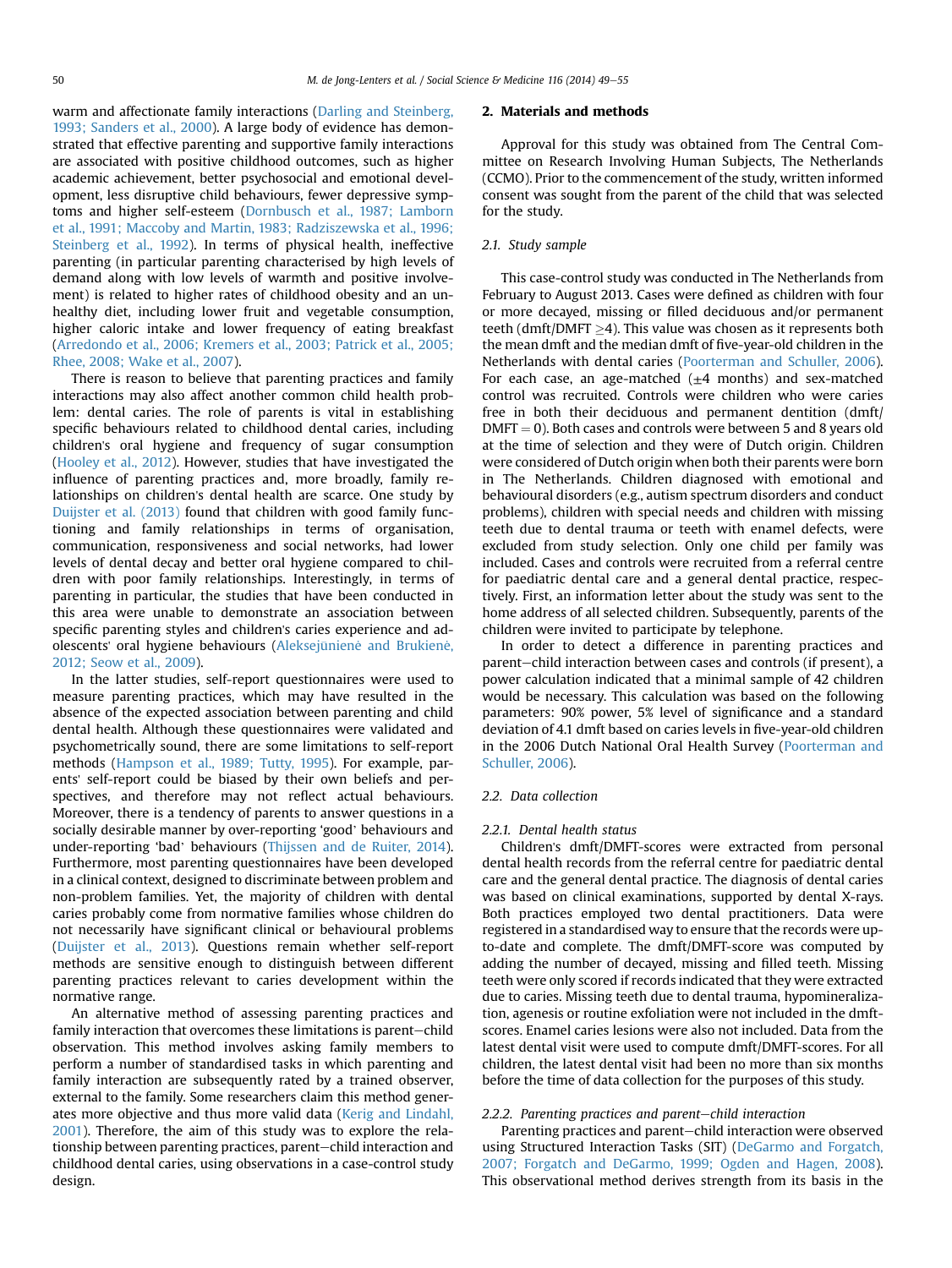Social Interaction Learning model ([Forgatch et al., 2004\)](#page-5-0). On the one hand, this model describes effective parenting practices (involvement, encouragement, problem solving, monitoring and discipline) that positively impact on children's socio-emotional development and behaviours. On the other hand, it includes coercive parenting practices that can have negative consequences for the child's development.

The SIT contained seven structured tasks which were performed by the child and its primary caregiver in a quiet room at the referral centre for paediatric dental care. Tasks included: planning a fun activity for the weekend (3 min), problem solving on a topic selected by the parent (5 min), drawing a picture of their house (7 min), a snack break (5 min), problem solving on a topic selected by the child (5 min), teaching tasks (9 min), and a monitoring task in which the parent interviewed the child about a moment when the child was not in the parent's direct presence (5 min). The tasks were designed to elicit a variety of parenting practices. For example, the teaching tasks were designed to be a grade level beyond the child's current grade -provoking frustration in the child-, which provided the opportunity to observe the parent's response.

All observations were videotaped. They were evaluated using a coding system developed by Maastricht University in consort with researchers from Oregon Social Learning Center, based on the original Coder Impressions [\(Forgatch et al.,1992\)](#page-5-0). The coding system contained specific items for each SIT task, as well as general items related to the overall interaction between parent and child during the full session. Items measured seven underlying dimensions of parenting practices and parent-child interaction: positive involvement (12 items), encouragement (20 items), problemsolving (27 items), discipline (26 items), monitoring (5 items), coercion (16 items) and interpersonal atmosphere (24 items).

- Positive involvement refers to the degree to which family interactions are characterised by warmth, empathy and positive affect. It also relates to whether parents show an active interest in their child's experiences.
- Encouragement reflects the extent to which parents stimulate their child's independence through positive endorsement, reinforcement and offering help when necessary.
- Problem-solving describes parents' ability to generate solutions that are feasible and acceptable to the child. It also reflects the extent to which parents and children are open to each other's viewpoints and are both involved in the decision making process.
- Discipline relates to parents' adequacy of setting appropriate limits for their child, and their efficiency in responding to their child's unacceptable behaviours in terms of timing, consistency, intensity and clear use of instructions/commands.
- Monitoring refers to parental supervision, such as whether parents keep close track of what is occupying the child on a dayto-day basis (e.g., friends, activities, interests).
- Coercion defines the degree to which parents have the tendency to criticise their children, be overly strict and demanding and use harsh and inconsistent disciplinary actions.
- Interpersonal atmosphere describes the extent to which parent-child interactions are pleasant, comfortable and free of conflict and frustration.

Items were scored on a five-point Likert-scale. A cumulative score for each dimension was computed, with higher scores reflecting more positive involvement and encouragement, more effective problem-solving ability and discipline practices, better monitoring, more coercive behaviour and a more positive interpersonal atmosphere. Cronbach  $\alpha'$ s for the seven dimensions were 0.77, 0.92, 0.95, 0.91, 0.38, 0.30 and 0.86, respectively. The low internal consistency for coercion was due to limited variance on a number of items related to this dimension, as parents rarely showed coercive behaviours. Therefore, coercion was categorised by dividing the distribution of scores into three groups by dividing the distribution of scores into three groups<br>(range = 26–38): 'not coercive' (scores 26–29), 'slightly coercive'<br>(scores 30–33), 'quite coercive' (scores 34–38). The low internal consistency for monitoring was partially due to the low number of items composing this dimension. The reliability of this dimension was insufficient and therefore it was decided not to include the monitoring dimension in further analyses.

All observations were coded by one trained and calibrated observer who was blind to the dental condition (case or control). A random selection of 12 observations (22%) was double coded by a second blind observer for a reliability check. The percentage agreement between coders (difference in scores  $= 0$ , and difference in scores  $= 0$  or 1) was 71.7% and 92.4%, respectively. The intra-class correlation was 0.91.

# 2.2.3. Sociodemographic characteristics and oral health behaviours

A self-administered parental questionnaire (18 items) was used to collect data on sociodemographic characteristics and children's oral health-related behaviours. Sociodemographic variables included parental income, the number of children in the household and the mother's highest completed level of education. The mother's education level was categorised into 'lower education' mother's education level was categorised into 'lower education' (0–12 years of education), 'medium education' (13–15 years of education is calculation (0–12 years of education), 'medium education' (13–15 years of education), 'medium education' (13–15 years of education) health behaviours studied were: tooth brushing frequency, age tooth brushing was started, re-brushing by a parent, supervised tooth brushing, frequency of consumption of sugary foods between meals and frequency of consumption of sugary drinks between meals. One question referred to the parent's self-reported oral health, which was responded to on a five-point Likert-scale from 'very poor' to 'excellent'.

#### 2.3. Statistical analysis

Statistical analysis was carried out using SPSS (Version 20, IBM Corp.). Associations between parenting practices and parent-child interaction (in short: parenting dimensions) were examined using the Pearson correlation test. To analyse the relationship between parenting dimensions and childhood dental caries, various statistical methods were used. First, multivariate analysis of variance (MANOVA) was performed to assess the multivariate association of the dental condition (case or control) and all parenting dimensions. Second, mean scores of each parenting dimension, except for coercion, were compared between cases and controls using independent samples *T*-tests. For coercion, the  $\chi^2$ -test was used to analyse the difference in distribution of coercive behaviours between cases and controls. Finally, a series of logistic regression analyses were conducted for parenting dimensions with the dental condition (case vs. control) as the dependent variable. First, crude odds ratio's (OR's) and 95% confidence intervals (95% CI) were estimated for bivariate associations between each parenting dimension and the dental condition. These associations were subsequently adjusted for a number of sociodemographic characteristics and oral health behaviours that were unevenly distributed between cases and controls (model 1). A *p*-value of  $<$ 0.05 was regarded as significant.

#### 3. Results

#### 3.1. Description of the study sample

The sample consisted of 54 children (28 cases and 26 controls) and their primary caregivers (50 mothers, 4 fathers). For two cases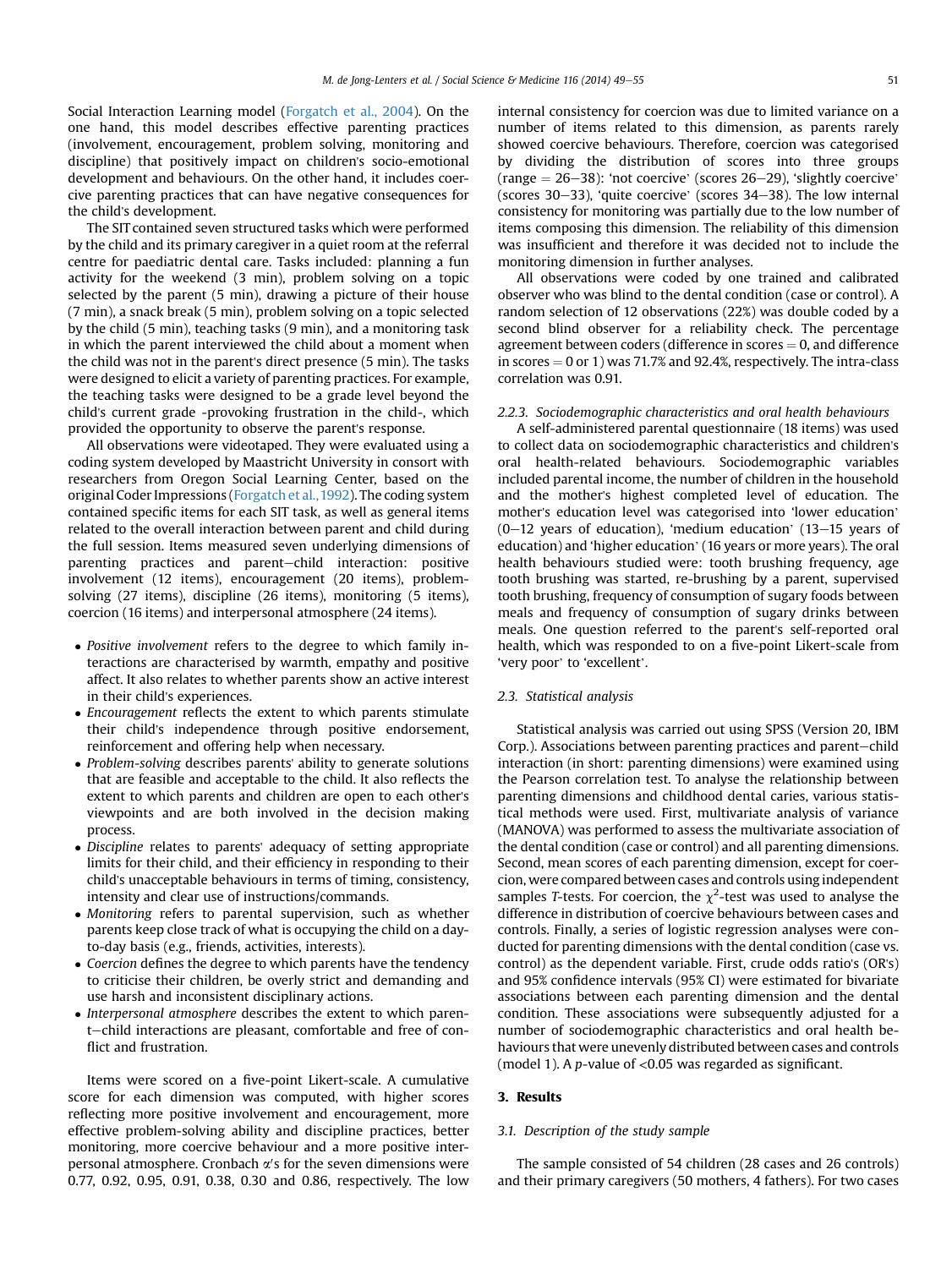an age and sex-matched control could not be found. Cases had an average of  $6.8 \pm 1.8$  decayed, missing or filled teeth (range  $= 4-12$ ), while controls had no caries experience. The mean age of all children was 7.3  $\pm$  1.0 years and boys and girls were equally represented in both groups (cases and controls). The distribution of sample characteristics for the two groups is presented in Table 1. The educational level of the mother was significantly lower in cases than in controls. In terms of oral health behaviours, cases reported more frequent consumption of sugary foods and drinks between meals, compared to controls. They were also less likely to brush their teeth twice a day, however, this difference did not reach statistical significance. Cases did not differ from controls in the age tooth brushing was started, the frequency of supervised brushing or re-brushing by a parent, number of children in the household, parental income and parent's self-reported oral health.

### 3.2. Analysis of parenting practices and parent-child interaction

### 3.2.1. Correlation matrix

Table 2 shows that all parenting dimensions, except for some dimensions with discipline, were moderately to strongly intercorrelated. In particular, high scores on encouragement were strongly associated with high scores on positive involvement and

#### Table 1

Distribution of sociodemographic characteristics, oral health behaviours and parental oral health status between cases and controls.

| n(%)<br>$n(\%)$<br>Sociodemographics<br>Sex<br>Girl<br>14(50.0)<br>13(50.0)<br>1.00<br>13(50.0)<br>14(50.0)<br>Boy<br>Education level (mother) <sup>b</sup><br>Higher education<br>12 (46.2)<br>< 0.001<br>0(0.0)<br>Medium education<br>12(50.0)<br>11(42.3)<br>Lower education<br>12(50.0)<br>3(11.5)<br>Income <sup>b</sup><br>Above modal<br>0.38<br>6(25.0)<br>11 (42.3)<br>Modal<br>13 (54.2)<br>12 (46.2)<br>Below modal<br>5(20.8)<br>3(11.5)<br>Number of children in the household <sup>b</sup><br>1 child<br>6(25.0)<br>5(19.2)<br>0.87<br>2 children<br>10(41.7)<br>11 (42.3)<br>3 or more children<br>8(33.3)<br>10(38.5)<br>Oral health behaviours<br>Tooth brushing frequency <sup>b</sup><br>Twice or more per day<br>0.07<br>19 (79.2)<br>25 (96.2)<br>Once or less per day<br>5(20.8)<br>1(3.8)<br>Age tooth brushing was started <sup>b</sup><br>Less than one-year old<br>0.26<br>16 (66.7)<br>21 (80.8)<br>1 years old or older<br>8(33.3)<br>5(19.2)<br>Re-brushing by a parent<br>Often-always<br>14 (58.3)<br>14 (53.8)<br>0.49<br>Never-sometimes<br>10(41.7)<br>12 (46.2)<br>Supervised tooth brushing<br>Often-always<br>21 (87.5)<br>0.46<br>24 (92.3)<br>Never-sometimes<br>3(12.5)<br>2(7.7)<br>Frequency of sugary foods between meals <sup>b</sup><br>Twice or less per day<br>7(29.2)<br>< 0.001<br>22 (84.6)<br>Three times or more per day<br>17 (70.8)<br>4(15.4)<br>Frequency of sugary drinks between meals <sup>b</sup><br>Twice or less per day<br>10(41.7)<br>19 (73.1)<br>0.03<br>Three times or more per day<br>14 (58.3)<br>7(26.9)<br>Parent's oral health status | Variables                                    | Cases $(n = 28)$ |  | $p^{\rm a}$ |  |  |  |  |  |
|----------------------------------------------------------------------------------------------------------------------------------------------------------------------------------------------------------------------------------------------------------------------------------------------------------------------------------------------------------------------------------------------------------------------------------------------------------------------------------------------------------------------------------------------------------------------------------------------------------------------------------------------------------------------------------------------------------------------------------------------------------------------------------------------------------------------------------------------------------------------------------------------------------------------------------------------------------------------------------------------------------------------------------------------------------------------------------------------------------------------------------------------------------------------------------------------------------------------------------------------------------------------------------------------------------------------------------------------------------------------------------------------------------------------------------------------------------------------------------------------------------------------------------------------------------------------------------------------------------------|----------------------------------------------|------------------|--|-------------|--|--|--|--|--|
|                                                                                                                                                                                                                                                                                                                                                                                                                                                                                                                                                                                                                                                                                                                                                                                                                                                                                                                                                                                                                                                                                                                                                                                                                                                                                                                                                                                                                                                                                                                                                                                                                |                                              |                  |  |             |  |  |  |  |  |
|                                                                                                                                                                                                                                                                                                                                                                                                                                                                                                                                                                                                                                                                                                                                                                                                                                                                                                                                                                                                                                                                                                                                                                                                                                                                                                                                                                                                                                                                                                                                                                                                                |                                              |                  |  |             |  |  |  |  |  |
|                                                                                                                                                                                                                                                                                                                                                                                                                                                                                                                                                                                                                                                                                                                                                                                                                                                                                                                                                                                                                                                                                                                                                                                                                                                                                                                                                                                                                                                                                                                                                                                                                |                                              |                  |  |             |  |  |  |  |  |
|                                                                                                                                                                                                                                                                                                                                                                                                                                                                                                                                                                                                                                                                                                                                                                                                                                                                                                                                                                                                                                                                                                                                                                                                                                                                                                                                                                                                                                                                                                                                                                                                                |                                              |                  |  |             |  |  |  |  |  |
|                                                                                                                                                                                                                                                                                                                                                                                                                                                                                                                                                                                                                                                                                                                                                                                                                                                                                                                                                                                                                                                                                                                                                                                                                                                                                                                                                                                                                                                                                                                                                                                                                |                                              |                  |  |             |  |  |  |  |  |
|                                                                                                                                                                                                                                                                                                                                                                                                                                                                                                                                                                                                                                                                                                                                                                                                                                                                                                                                                                                                                                                                                                                                                                                                                                                                                                                                                                                                                                                                                                                                                                                                                |                                              |                  |  |             |  |  |  |  |  |
|                                                                                                                                                                                                                                                                                                                                                                                                                                                                                                                                                                                                                                                                                                                                                                                                                                                                                                                                                                                                                                                                                                                                                                                                                                                                                                                                                                                                                                                                                                                                                                                                                |                                              |                  |  |             |  |  |  |  |  |
|                                                                                                                                                                                                                                                                                                                                                                                                                                                                                                                                                                                                                                                                                                                                                                                                                                                                                                                                                                                                                                                                                                                                                                                                                                                                                                                                                                                                                                                                                                                                                                                                                |                                              |                  |  |             |  |  |  |  |  |
|                                                                                                                                                                                                                                                                                                                                                                                                                                                                                                                                                                                                                                                                                                                                                                                                                                                                                                                                                                                                                                                                                                                                                                                                                                                                                                                                                                                                                                                                                                                                                                                                                |                                              |                  |  |             |  |  |  |  |  |
|                                                                                                                                                                                                                                                                                                                                                                                                                                                                                                                                                                                                                                                                                                                                                                                                                                                                                                                                                                                                                                                                                                                                                                                                                                                                                                                                                                                                                                                                                                                                                                                                                |                                              |                  |  |             |  |  |  |  |  |
|                                                                                                                                                                                                                                                                                                                                                                                                                                                                                                                                                                                                                                                                                                                                                                                                                                                                                                                                                                                                                                                                                                                                                                                                                                                                                                                                                                                                                                                                                                                                                                                                                |                                              |                  |  |             |  |  |  |  |  |
|                                                                                                                                                                                                                                                                                                                                                                                                                                                                                                                                                                                                                                                                                                                                                                                                                                                                                                                                                                                                                                                                                                                                                                                                                                                                                                                                                                                                                                                                                                                                                                                                                |                                              |                  |  |             |  |  |  |  |  |
|                                                                                                                                                                                                                                                                                                                                                                                                                                                                                                                                                                                                                                                                                                                                                                                                                                                                                                                                                                                                                                                                                                                                                                                                                                                                                                                                                                                                                                                                                                                                                                                                                |                                              |                  |  |             |  |  |  |  |  |
|                                                                                                                                                                                                                                                                                                                                                                                                                                                                                                                                                                                                                                                                                                                                                                                                                                                                                                                                                                                                                                                                                                                                                                                                                                                                                                                                                                                                                                                                                                                                                                                                                |                                              |                  |  |             |  |  |  |  |  |
|                                                                                                                                                                                                                                                                                                                                                                                                                                                                                                                                                                                                                                                                                                                                                                                                                                                                                                                                                                                                                                                                                                                                                                                                                                                                                                                                                                                                                                                                                                                                                                                                                |                                              |                  |  |             |  |  |  |  |  |
|                                                                                                                                                                                                                                                                                                                                                                                                                                                                                                                                                                                                                                                                                                                                                                                                                                                                                                                                                                                                                                                                                                                                                                                                                                                                                                                                                                                                                                                                                                                                                                                                                |                                              |                  |  |             |  |  |  |  |  |
|                                                                                                                                                                                                                                                                                                                                                                                                                                                                                                                                                                                                                                                                                                                                                                                                                                                                                                                                                                                                                                                                                                                                                                                                                                                                                                                                                                                                                                                                                                                                                                                                                |                                              |                  |  |             |  |  |  |  |  |
|                                                                                                                                                                                                                                                                                                                                                                                                                                                                                                                                                                                                                                                                                                                                                                                                                                                                                                                                                                                                                                                                                                                                                                                                                                                                                                                                                                                                                                                                                                                                                                                                                |                                              |                  |  |             |  |  |  |  |  |
|                                                                                                                                                                                                                                                                                                                                                                                                                                                                                                                                                                                                                                                                                                                                                                                                                                                                                                                                                                                                                                                                                                                                                                                                                                                                                                                                                                                                                                                                                                                                                                                                                |                                              |                  |  |             |  |  |  |  |  |
|                                                                                                                                                                                                                                                                                                                                                                                                                                                                                                                                                                                                                                                                                                                                                                                                                                                                                                                                                                                                                                                                                                                                                                                                                                                                                                                                                                                                                                                                                                                                                                                                                |                                              |                  |  |             |  |  |  |  |  |
|                                                                                                                                                                                                                                                                                                                                                                                                                                                                                                                                                                                                                                                                                                                                                                                                                                                                                                                                                                                                                                                                                                                                                                                                                                                                                                                                                                                                                                                                                                                                                                                                                |                                              |                  |  |             |  |  |  |  |  |
|                                                                                                                                                                                                                                                                                                                                                                                                                                                                                                                                                                                                                                                                                                                                                                                                                                                                                                                                                                                                                                                                                                                                                                                                                                                                                                                                                                                                                                                                                                                                                                                                                |                                              |                  |  |             |  |  |  |  |  |
|                                                                                                                                                                                                                                                                                                                                                                                                                                                                                                                                                                                                                                                                                                                                                                                                                                                                                                                                                                                                                                                                                                                                                                                                                                                                                                                                                                                                                                                                                                                                                                                                                |                                              |                  |  |             |  |  |  |  |  |
|                                                                                                                                                                                                                                                                                                                                                                                                                                                                                                                                                                                                                                                                                                                                                                                                                                                                                                                                                                                                                                                                                                                                                                                                                                                                                                                                                                                                                                                                                                                                                                                                                |                                              |                  |  |             |  |  |  |  |  |
|                                                                                                                                                                                                                                                                                                                                                                                                                                                                                                                                                                                                                                                                                                                                                                                                                                                                                                                                                                                                                                                                                                                                                                                                                                                                                                                                                                                                                                                                                                                                                                                                                |                                              |                  |  |             |  |  |  |  |  |
|                                                                                                                                                                                                                                                                                                                                                                                                                                                                                                                                                                                                                                                                                                                                                                                                                                                                                                                                                                                                                                                                                                                                                                                                                                                                                                                                                                                                                                                                                                                                                                                                                |                                              |                  |  |             |  |  |  |  |  |
|                                                                                                                                                                                                                                                                                                                                                                                                                                                                                                                                                                                                                                                                                                                                                                                                                                                                                                                                                                                                                                                                                                                                                                                                                                                                                                                                                                                                                                                                                                                                                                                                                |                                              |                  |  |             |  |  |  |  |  |
|                                                                                                                                                                                                                                                                                                                                                                                                                                                                                                                                                                                                                                                                                                                                                                                                                                                                                                                                                                                                                                                                                                                                                                                                                                                                                                                                                                                                                                                                                                                                                                                                                |                                              |                  |  |             |  |  |  |  |  |
|                                                                                                                                                                                                                                                                                                                                                                                                                                                                                                                                                                                                                                                                                                                                                                                                                                                                                                                                                                                                                                                                                                                                                                                                                                                                                                                                                                                                                                                                                                                                                                                                                |                                              |                  |  |             |  |  |  |  |  |
|                                                                                                                                                                                                                                                                                                                                                                                                                                                                                                                                                                                                                                                                                                                                                                                                                                                                                                                                                                                                                                                                                                                                                                                                                                                                                                                                                                                                                                                                                                                                                                                                                |                                              |                  |  |             |  |  |  |  |  |
|                                                                                                                                                                                                                                                                                                                                                                                                                                                                                                                                                                                                                                                                                                                                                                                                                                                                                                                                                                                                                                                                                                                                                                                                                                                                                                                                                                                                                                                                                                                                                                                                                |                                              |                  |  |             |  |  |  |  |  |
|                                                                                                                                                                                                                                                                                                                                                                                                                                                                                                                                                                                                                                                                                                                                                                                                                                                                                                                                                                                                                                                                                                                                                                                                                                                                                                                                                                                                                                                                                                                                                                                                                |                                              |                  |  |             |  |  |  |  |  |
|                                                                                                                                                                                                                                                                                                                                                                                                                                                                                                                                                                                                                                                                                                                                                                                                                                                                                                                                                                                                                                                                                                                                                                                                                                                                                                                                                                                                                                                                                                                                                                                                                |                                              |                  |  |             |  |  |  |  |  |
|                                                                                                                                                                                                                                                                                                                                                                                                                                                                                                                                                                                                                                                                                                                                                                                                                                                                                                                                                                                                                                                                                                                                                                                                                                                                                                                                                                                                                                                                                                                                                                                                                |                                              |                  |  |             |  |  |  |  |  |
|                                                                                                                                                                                                                                                                                                                                                                                                                                                                                                                                                                                                                                                                                                                                                                                                                                                                                                                                                                                                                                                                                                                                                                                                                                                                                                                                                                                                                                                                                                                                                                                                                |                                              |                  |  |             |  |  |  |  |  |
|                                                                                                                                                                                                                                                                                                                                                                                                                                                                                                                                                                                                                                                                                                                                                                                                                                                                                                                                                                                                                                                                                                                                                                                                                                                                                                                                                                                                                                                                                                                                                                                                                |                                              |                  |  |             |  |  |  |  |  |
|                                                                                                                                                                                                                                                                                                                                                                                                                                                                                                                                                                                                                                                                                                                                                                                                                                                                                                                                                                                                                                                                                                                                                                                                                                                                                                                                                                                                                                                                                                                                                                                                                |                                              |                  |  |             |  |  |  |  |  |
|                                                                                                                                                                                                                                                                                                                                                                                                                                                                                                                                                                                                                                                                                                                                                                                                                                                                                                                                                                                                                                                                                                                                                                                                                                                                                                                                                                                                                                                                                                                                                                                                                | Parental self-rated oral health <sup>b</sup> |                  |  |             |  |  |  |  |  |
| Good to excellent<br>0.17<br>12(50.0)<br>18 (69.2)                                                                                                                                                                                                                                                                                                                                                                                                                                                                                                                                                                                                                                                                                                                                                                                                                                                                                                                                                                                                                                                                                                                                                                                                                                                                                                                                                                                                                                                                                                                                                             |                                              |                  |  |             |  |  |  |  |  |
| 12(50.0)<br>8(30.8)<br>Very poor to fair                                                                                                                                                                                                                                                                                                                                                                                                                                                                                                                                                                                                                                                                                                                                                                                                                                                                                                                                                                                                                                                                                                                                                                                                                                                                                                                                                                                                                                                                                                                                                                       |                                              |                  |  |             |  |  |  |  |  |

<sup>a</sup>  $\chi^2$ -test.

Missing data for 4 children.

problem-solving, and with low scores on coercion ( $r = 0.71$ ,  $r = 0.70$ ) and  $r = -0.68$ , respectively).

#### 3.2.2. Associations with childhood dental caries

Mean scores on the parenting dimensions between cases and controls are presented in [Table 3](#page-4-0) and the distribution of coercive behaviours between cases and controls is shown in [Table 4.](#page-4-0) The MANOVA showed a significant multivariate effect for the dental condition (case or control) on parenting practices and parent-child interaction:  $F(7,46) = 8.56$ ,  $p < 0.001$ . Controls had significantly higher scores on the dimensions positive involvement, encouragement, problem-solving and interpersonal atmosphere, compared to cases. Parents of controls were also less likely to show coercive behaviours compared to cases. There was no significant difference in discipline between cases and controls.

Similar bivariate associations were found when the relationship between parenting dimensions and the dental condition was analysed using logistic regression ([Table 5\)](#page-4-0). Crude OR's show that higher scores on the dimensions positive involvement, encouragement, problem-solving and interpersonal atmosphere were associated with a decreased likelihood of being a case compared to a control, while higher scores for coercion increased the chances of being a case compared to a control. After adjustment for the mother's education level, tooth brushing frequency and the frequency of sugary foods and drinks between meals, positive involvement (borderline significant), encouragement, problemsolving and interpersonal atmosphere remained significantly associated with the dental condition, while coercion did not ([Table 5,](#page-4-0) models  $1-6$ ).

#### 4. Discussion

This study found a significant relationship between parenting practices, parent-child interaction and childhood dental caries in a sample of 5-8-year old children from the Netherlands. Parenting on the dimensions positive involvement, encouragement, problemsolving, coercion and interpersonal atmosphere was more favourable in caries free children compared to children with four or more decayed, missing of filled teeth.

Notably, in this study, parenting on the dimension discipline did not significantly differ between children with and without caries. This could be attributed to the fact that discipline practices could only be scored when the child showed problem behaviour during the SIT observations. If the child did not show any difficult behaviour, the highest score for each of the discipline items was accorded. In this study, 33 children (61.1%) did not show any problem behaviours, therefore there was little variation in scores for discipline, impeding the possible demonstration of a significant difference between cases and controls.

Oral health behaviours are presumably an important mediating factor in the relationship between parenting practices, family

#### Table 2

nore<br>Correlation matrix of dimensions of 'parenting practices and parent-child<br>interaction'.

|                             |          |          | 3.       |         |          | 6. |
|-----------------------------|----------|----------|----------|---------|----------|----|
| 1. Positive involvement     |          |          |          |         |          |    |
| 2. Encouragement            | $0.71*$  |          |          |         |          |    |
| 3. Problem solving          | $0.50*$  | $0.70*$  |          |         |          |    |
| 4. Discipline               | 0.12     | 0.34     | $0.41*$  |         |          |    |
| 5. Coercion <sup>a</sup>    | $-0.51*$ | $-0.68*$ | $-0.51*$ | 0.16    |          |    |
| 6. Interpersonal atmosphere | $0.38*$  | $0.50*$  | $0.65*$  | $0.43*$ | $-0.48*$ |    |

Pearson correlation,  $p < 0.01$ .

earson correlation, \*p < 0.01.<br><sup>a</sup> Categorised into three groups; 'not coercive', 'slightly coercive' and 'quite <sup>a</sup> Categ<br>coercive'.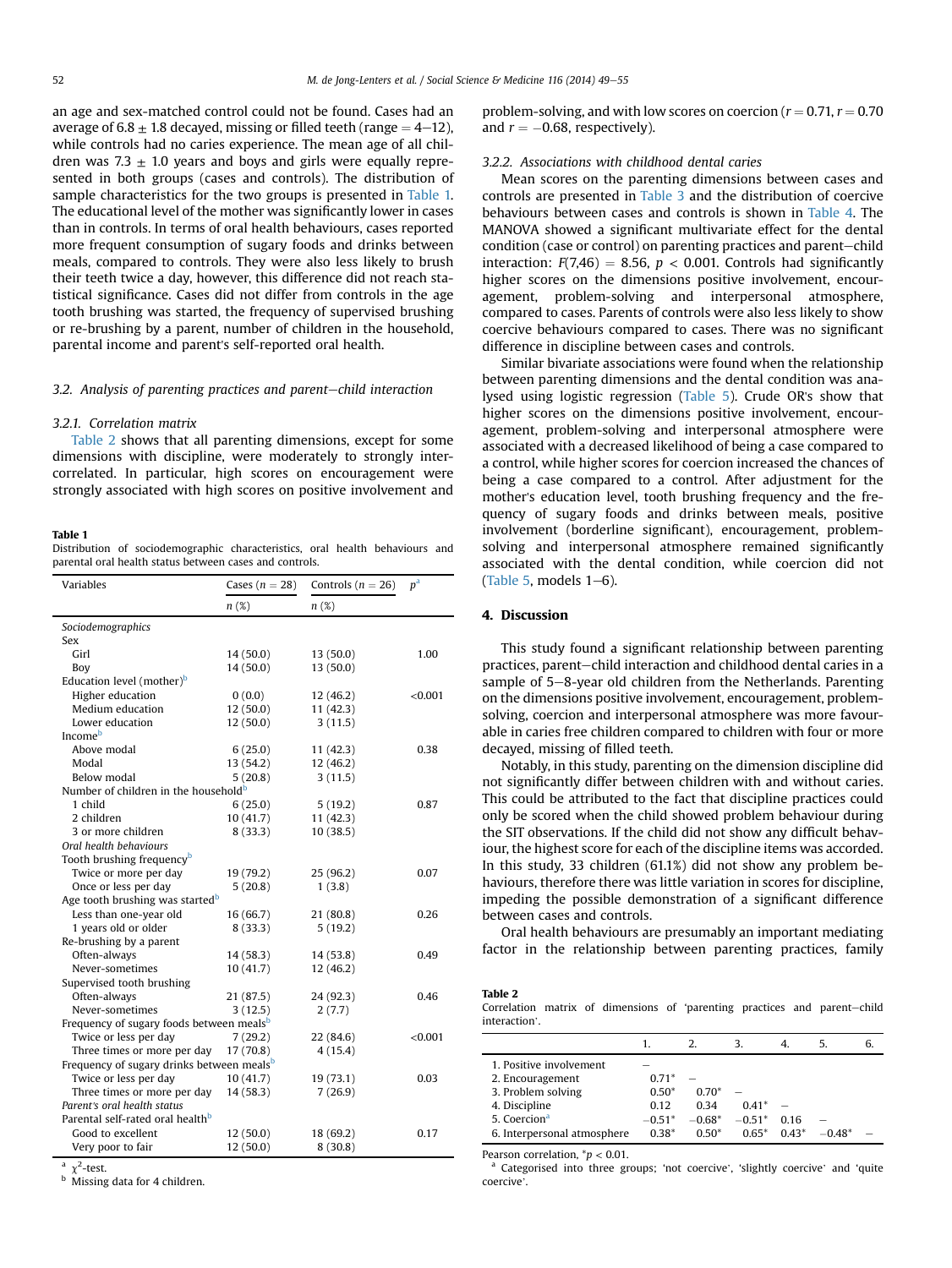#### <span id="page-4-0"></span>Table 3

Mean scores and standard deviations of dimensions of 'parenting practices and parentechild interaction' between cases and controls.

| Dimensions                  | Cases $(n = 28)$ |            | Controls ( $n = 26$ ) | $p^{\rm a}$ |        |
|-----------------------------|------------------|------------|-----------------------|-------------|--------|
|                             | $Mean + sd$      | Range      | $Mean + sd$           | Range       |        |
| Positive<br>involvement     | $50.4 + 4.6$     | $36 - 58$  | $54.1 + 3.0$          | $49 - 60$   | <0.001 |
| Encouragement               | $74.4 + 9.1$     | $56 - 92$  | $87.3 + 7.9$          | $64 - 96$   | <0.001 |
| Problem solving             | $89.2 + 11.6$    | $70 - 123$ | $112.9 + 15.0$        | $63 - 129$  | <0.001 |
| Discipline                  | $123.3 + 11.5$   | $80 - 130$ | $127.3 + 6.4$         | $101 - 130$ | 0.13   |
| Interpersonal<br>atmosphere | $98.2 + 8.3$     | $69 - 109$ | $105.9 + 3.0$         | $95 - 111$  | <0.001 |

Independent samples T-test.

#### Table 4

Distribution  $(n, \mathcal{X})$  of coercive behaviours between cases and controls.

| <b>Dimensions</b> |    | Cases $(n = 28)$ |    | Controls ( $n = 26$ ) |        |  |
|-------------------|----|------------------|----|-----------------------|--------|--|
|                   | n  | %                | n  |                       |        |  |
| Not coercive      | 10 | 35.7             | 16 | 61.5                  | <0.001 |  |
| Slightly coercive |    | 32.1             |    | 34.6                  |        |  |
| Quite coercive    |    | 32.1             |    | 38                    |        |  |

 $A^2$ -test.

interactions and children's caries experience. There are several plausible mechanisms by which parenting practices and family interactions could influence children's oral health behaviours and subsequently their oral health. For example, it has been shown that coercive parenting, characterised by inconsistent, ambiguous, and highly demanding discipline practices and irritable, angry affect, is associated with a higher degree of resistance and non-compliance in children ([Kuczynski et al., 1987; Lytton, 1977](#page-6-0)). [Patterson et al.](#page-6-0) [\(2010\)](#page-6-0) termed these rigid coercive sequences, which have also been demonstrated empirically [\(Granic and Hollenstein, 2003;](#page-5-0) [Jones et al., 1975\)](#page-5-0). One could argue that these children are also less likely to comply with oral health behaviours imposed by the parents. Studies have also shown that this type of parenting has been related with an increased risk of childhood obesity and conduct problems [\(Kitzmann-Ulrich et al., 2010; Steinberg et al.,](#page-6-0) [1992\)](#page-6-0). Opposed to coercive parents, overly permissive parents who have little control over their child's behaviours, may be more likely to be indulgent towards their child's wishes (e.g., when they want sweets) and avoid arguments when their child does not want to co-operate (e.g., when they do not want to brush their teeth) ([Skeie et al., 2006\)](#page-6-0).

Our findings of low positive involvement, encouragement and problem solving in cases versus controls, suggest that parents of children with dental caries lack adequate positive parenting skills. On the other hand, a structured and supportive home environment, in which parents set appropriate and clear boundaries in the context of warm and affective interactions, could stimulate children to engage in healthy behaviours. For instance, it has been demonstrated that parents who reinforce proper behaviours with rewards or praising words are more likely to have children with healthy eating habits [\(Stark et al., 1986\)](#page-6-0). Also, parental involvement in general may concur with monitoring children's dietary intake and supervising children's tooth brushing. However, it should be noted that the impact of parenting practices and family interactions on children's oral health may depend, in part, on characteristics of the child. For example, [Spitz et al. \(2006\)](#page-6-0) have shown that children with difficult temperament had an increased risk of dental caries. This may create a vicious cycle, in which children's problem behaviours may, in turn, influence children's parenting practices ([Patterson, 1982](#page-6-0)).

To the best of the authors' knowledge, this is the first study that was able to demonstrate an association between observed parenting practices and childhood dental caries. One of the strengths of this study was that observational methods were used, which were sensitive to detect subtle nuances in parenting practices within a normative range. Another advantage of observational methods is that they are free of reporting bias such as social desirability. The method used in this study captured the most relevant aspects of parenting practices according to the Social Interaction Learning model.

However, the findings of this study must be considered in the context of its limitations. With observational methods, there is a risk that the results are biased by the interpretation of the observer. In the present study, this risk was limited, as both coders were blind to the child's condition and inter-coder agreement was high. Another potential limitation is that observed interactions could have been influenced by the 'observer effect', in which the presence of the observer or a video camera may cause individuals to behave in an unnatural manner ([Hampson et al., 1989\)](#page-5-0). Therefore, observed

#### Table 5

**Table 5**<br>The association of 'parenting practices and parent–child interaction' with childhood dental caries; the relative odds and 95% confidence intervals of being a 'case' compared to rable 5<br>The associa<br>a 'control'.

|                      | Dimensions               | OR (95% CI) <sup>b</sup> | B <sup>c</sup> | $SE^d$ | Wald-test | $p^{\rm a}$ | Goodness of fit <sup>e</sup> |
|----------------------|--------------------------|--------------------------|----------------|--------|-----------|-------------|------------------------------|
| Crude                | Positive involvement     | $0.72(0.58 - 0.88)$      | $-0.33$        | 0.11   | 9.75      | 0.002       | 0.73                         |
|                      | Encouragement            | $0.84(0.77-0.92)$        | $-0.17$        | 0.05   | 13.56     | < 0.001     | 0.29                         |
|                      | Problem solving          | $0.89(0.85 - 0.94)$      | $-0.11$        | 0.03   | 16.43     | < 0.001     | 0.39                         |
|                      | Discipline               | $0.94(0.86 - 1.02)$      | $-0.06$        | 0.04   | 2.09      | 0.15        | 0.18                         |
|                      | Coercion                 | $2.81(1.25 - 6.31)$      | 1.03           | 0.41   | 6.21      | 0.01        | 0.23                         |
|                      | Interpersonal atmosphere | $0.74(0.62 - 0.88)$      | $-0.31$        | 0.09   | 11.26     | 0.001       | 0.59                         |
| Model $1t$           | Positive involvement     | $0.73(0.53 - 1.01)$      | $-0.32$        | 0.17   | 3.56      | 0.06        | 0.62                         |
| Model $2^r$          | Encouragement            | $0.86(0.75 - 0.99)$      | $-0.15$        | 0.07   | 4.73      | 0.03        | 0.92                         |
| Model $3r$           | Problem solving          | $0.93(0.87 - 0.99)$      | $-0.08$        | 0.03   | 5.41      | 0.02        | 0.38                         |
| Model $4t$           | Discipline               | $1.00(0.90 - 1.12)$      | 0.004          | 0.06   | 0.006     | 0.94        | 0.99                         |
| Model 5 <sup>f</sup> | Coercion <sup>g</sup>    | $3.51(0.73 - 16.84)$     | $-0.42$        | 0.18   | 5.13      | 0.02        | 0.57                         |
| Model 6 <sup>f</sup> | Interpersonal atmosphere | $0.66(0.46 - 0.95)$      | 1.26           | 0.80   | 2.46      | 0.12        | 0.85                         |
|                      |                          |                          |                |        |           |             |                              |

<sup>a</sup> Logistic regression.

<sup>b</sup> OR (95% CI) = odds ratio (95% confidence interval).<br>
<sup>c</sup> B = partial logistic regression coefficient.<br>
<sup>d</sup> SE = standard error of the partial slope coefficient.<br>
<sup>e</sup> Hosmer and Lemeshow goodness of fit test.

Model 1-6: Each dimension of 'parenting practices and parent-child interaction' separately adjusted for the mother's education level, tooth brushing frequency, the frequency of sugary foods between meals and the frequency of sugary drinks between meals.

Categorised into three groups; 'not coercive', 'slightly coercive' and 'quite coercive'.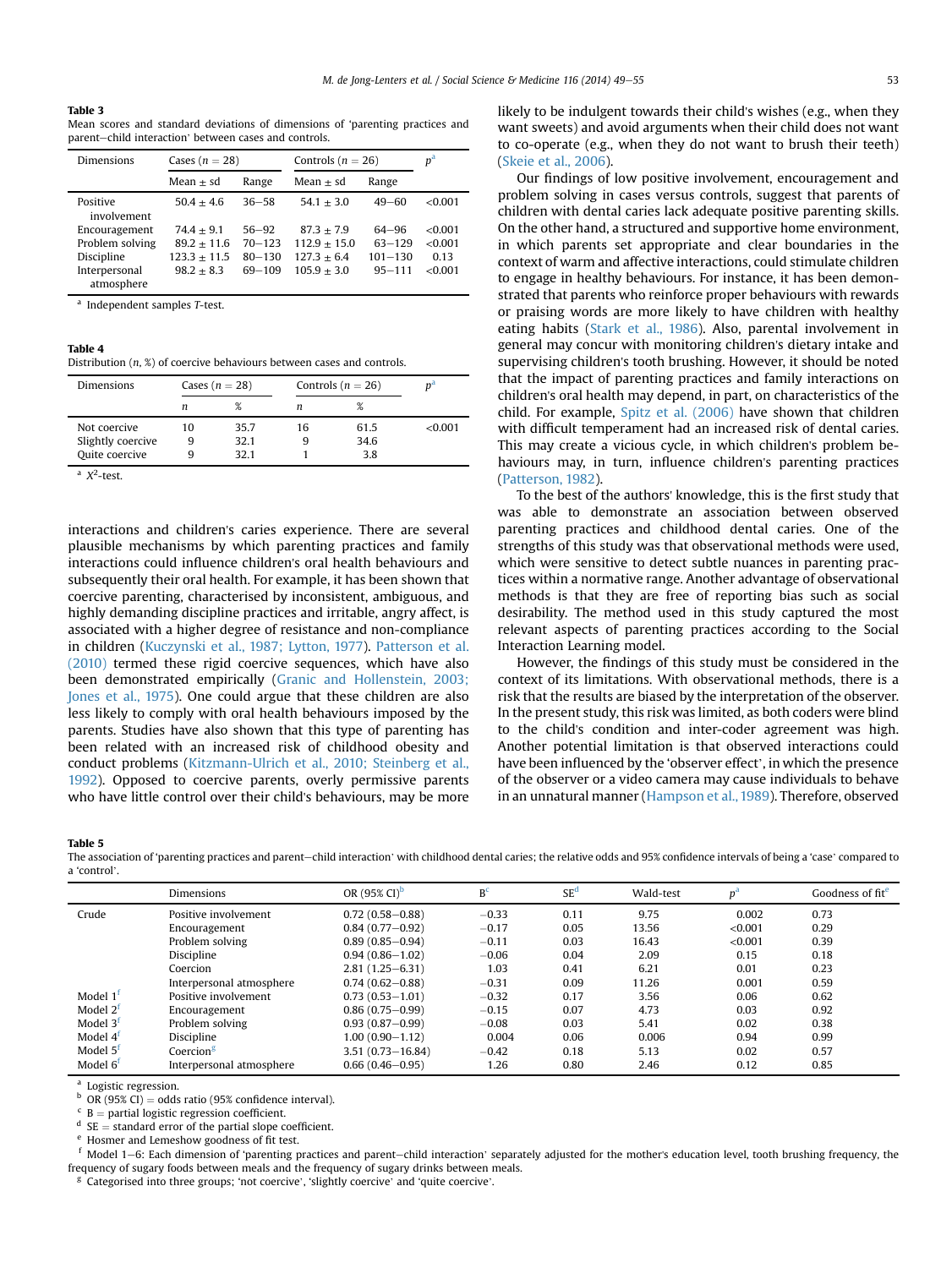<span id="page-5-0"></span>behaviours may not reflect actual behaviours that are usually performed at home. Furthermore, only the interaction between the primary caregiver and the child was assessed. However, the primary caregiver was considered most important, as he/she spends the most time with the child.

Another potential limitation of case-control designs is the risk of selection bias. Cases were selected from a referral centre for paediatric dental care, while controls were recruited from a general dental practice. Therefore, cases and controls may not have been completely comparable. This potential bias was partly eliminated by matching cases and controls for sex and age and by adjusting for important confounding factors, including the mother's education level and oral health behaviours. The participant-rate of this study was relatively high (78.3%), and possible sampling bias could not be determined. However, the generalisability of this study is confined, since only children of Dutch origin were included. Therefore, findings of this study could not be applied to families with diverse ethnic backgrounds, as positive parenting practices and family interactions may be defined differently depending on culture and social norms. Additionally, no conclusions on causality and temporal sequence of variables can be deduced from this case-control study. This study explored the relationship between parenting practices, parent-child interaction and childhood dental caries, using data that was collected at a single point in time. However, childhood dental caries is a chronic disease, which develops through the interaction of various oral health behaviours over time. These are habitual behaviours that are often initiated and established in the child's early years. Therefore, parenting practices and family interactions are expected to be most influential on children's oral health behaviours at the time that these behaviours are introduced into the child's life. In this study, parenting practices and family interactions were measured when caries had already been developed, assuming that these are trait characteristics of the parent that are relatively stable over time. Prior research has shown that parenting practices are temporally stable (Clerkin et al., 2007; Shaffer et al., 2013). The evidence for temporal stability is quite strong, although there is also proof of statistically significant but smaller bi-directional effects between parenting and child behaviour [\(Lansford et al., 2011\)](#page-6-0). Still, parenting practices as measured at the time of this study may not be entirely representative of parenting practices in a child's early life. Longitudinal studies are needed to explore the role of parenting practices and family interactions in the initiation and maintenance of children's oral health behaviours and their influence on the development of childhood dental caries over the years. Furthermore, it would be interesting to investigate the role of parenting practices in relation to socioeconomic inequalities in children's dental health. There is clear evidence of a strong relationship between socioeconomic status and childhood dental caries. It is plausible that these socioeconomic conditions indirectly influence children's oral health behaviours and subsequently their caries experience through an impact on parenting practices.

In conclusion, this case-control study found a strong relationship between parenting practices, parent-child interaction and childhood dental caries. High levels of coercion were associated with less parental involvement, such as lack of encouragement, positive affect and problem solving. This combination of suboptimal parenting behaviours may denote a form of neglect. In this sense, caries could be a warning sign for suboptimal parenting, which could compromise a child's general physical and psychological well-being. The study points to a need for further study into the possible causal association between ineffective parenting and dental caries. The findings of this study provide some direction for the development of caries preventive programs. There is growing recognition that interventions to prevent dental decay in children should be directed at changing the underlying determinants of childhood dental caries, such as parental dental self-efficacy (Arrow et al., 2013; Finlayson et al., 2007), Locus of Control [\(Len](#page-6-0)čová [et al.,](#page-6-0) [2008](#page-6-0)) and sense of coherence [\(Nammontri et al., 2013\)](#page-6-0). Results of this study suggest that parenting practices may be another important determinant to consider in caries preventive interventions. Future studies should ascertain whether programs that incorporate components to improve parenting practices and family interactions are effective in preventing dental caries in children. Furthermore, it would be interesting to investigate whether such health promotion initiatives have the potential to benefit both children's oral health and other health-related outcomes, including mental health.

#### Acknowledgements

The authors would like to thank Jessica de Mooij for helping with the data collection, Nadine Gijzen for guiding the SIT-training and for double coding the observations, prof G.H.W. Verrips for his useful input for this study and prof. A. de Jongh for facilitating the writing of this paper.

#### References

- Aleksejūnienė, J., Brukienė[, V., 2012. Parenting style, locus of control, and oral hy](http://refhub.elsevier.com/S0277-9536(14)00399-2/sref1) giene in adolescents. Med. Kaunas.  $48$ ,  $102-108$ .
- grene in atonescents, wed. Katuras, 46, 102–106.<br>[Arredondo, E.M., Elder, J.P., Ayala, G.X., Campbell, N., Baquero, B., Duerksen, S., 2006.](http://refhub.elsevier.com/S0277-9536(14)00399-2/sref2)<br>Is parenting style related to children'[s healthy eating and physical activity in](http://refhub.elsevier.com/S0277-9536(14)00399-2/sref2) [Latino families? Health Educ. Res. 21, 862](http://refhub.elsevier.com/S0277-9536(14)00399-2/sref2)-[871.](http://refhub.elsevier.com/S0277-9536(14)00399-2/sref2)
- [Arrow, P., Raheb, J., Miller, M., 2013. Brief oral health promotion intervention among](http://refhub.elsevier.com/S0277-9536(14)00399-2/sref3) [parents of young children to reduce early childhood dental decay. BMC Public](http://refhub.elsevier.com/S0277-9536(14)00399-2/sref3) .<br>[Health 13, 245](http://refhub.elsevier.com/S0277-9536(14)00399-2/sref3).
- [Blane, D., 1999. The life course, the social gradient, and health. In: Marmot, M.,](http://refhub.elsevier.com/S0277-9536(14)00399-2/sref4) [Wilkinson, R.G. \(Eds.\), Social Determinants of Health. Oxford University Press,](http://refhub.elsevier.com/S0277-9536(14)00399-2/sref4) Oxford, pp.  $64-80$  $64-80$ .
- [Clerkin, S.M., Marks, D.J., Policaro, K.L., Halperin, J.M., 2007. Psychometric properties](http://refhub.elsevier.com/S0277-9536(14)00399-2/sref5) [of the Alabama parenting questionnaire-preschool revision. J. Clin. Adolesc.](http://refhub.elsevier.com/S0277-9536(14)00399-2/sref5) [Psychol. 36, 19](http://refhub.elsevier.com/S0277-9536(14)00399-2/sref5)-[28.](http://refhub.elsevier.com/S0277-9536(14)00399-2/sref5)
- [Darling, N., Steinberg, L., 1993. Parenting style as context: an integrative model.](http://refhub.elsevier.com/S0277-9536(14)00399-2/sref6) [Psychol. Bull. 113, 487](http://refhub.elsevier.com/S0277-9536(14)00399-2/sref6)-[496.](http://refhub.elsevier.com/S0277-9536(14)00399-2/sref6)
- DeGarmo, D.S., Forgatch, M.S., 2007. Effi[cacy of parent training for stepfathers: from](http://refhub.elsevier.com/S0277-9536(14)00399-2/sref7) [playful spectator and polite stranger to effective stepfathering. Parent. Sci. Pract.](http://refhub.elsevier.com/S0277-9536(14)00399-2/sref7)  $7.331 - 355.$  $7.331 - 355.$
- [Dornbusch, S.M., Ritter, P.L., Leiderman, P.H., Roberts, D.F., Fraleigh, M.J., 1987. The](http://refhub.elsevier.com/S0277-9536(14)00399-2/sref8) [relation of parenting style to adolescent school performance. Child. Dev. 58,](http://refhub.elsevier.com/S0277-9536(14)00399-2/sref8) [1244](http://refhub.elsevier.com/S0277-9536(14)00399-2/sref8)-1257
- Duijster, D., Verrips, G.H.W., van Loveren, C., 2013. The role of family functioning in childhood dental caries. Community Dent. Oral Epidemiol. [http://dx.doi.org/](http://dx.doi.org/10.1111/cdeo.12079) [10.1111/cdeo.12079](http://dx.doi.org/10.1111/cdeo.12079).
- [Finlayson, T.L., Siefert, K., Ismail, A.I., Sohn, W., 2007. Maternal self-ef](http://refhub.elsevier.com/S0277-9536(14)00399-2/sref10)ficacy and 1-[5](http://refhub.elsevier.com/S0277-9536(14)00399-2/sref10) year-old children'[s brushing habits. Community Dent. Oral Epidemiol. 35,](http://refhub.elsevier.com/S0277-9536(14)00399-2/sref10)  $272 - 281$  $272 - 281$ .
- [Forgatch, M.S., Knutson, N.M., Mayne, T., 1992. Coder Impressions of ODS Lab Tasks.](http://refhub.elsevier.com/S0277-9536(14)00399-2/sref11) [Oregon Social Learning Center, Eugene.](http://refhub.elsevier.com/S0277-9536(14)00399-2/sref11)
- [Forgatch, M.S., DeGarmo, D.S., 1999. Parenting through change: an effective pre](http://refhub.elsevier.com/S0277-9536(14)00399-2/sref12)[vention program for single mothers. J. Consult. Clin. Psychol. 67, 711](http://refhub.elsevier.com/S0277-9536(14)00399-2/sref12)–[724.](http://refhub.elsevier.com/S0277-9536(14)00399-2/sref12)
- [Forgatch, M.S., Bullock, B.M., Patterson, G.R., 2004. From theory to practice:](http://refhub.elsevier.com/S0277-9536(14)00399-2/sref13) [increasing effective parenting through role-play. In: Steiner, H. \(Ed.\), Handbook](http://refhub.elsevier.com/S0277-9536(14)00399-2/sref13) [of Mental Health Interventions in Children and Adolescents: an Integrated](http://refhub.elsevier.com/S0277-9536(14)00399-2/sref13) [Developmental Approach. Jossey-Bass, New York, pp. 782](http://refhub.elsevier.com/S0277-9536(14)00399-2/sref13)-[812](http://refhub.elsevier.com/S0277-9536(14)00399-2/sref13).
- [Granic, I., Hollenstein, T., 2003. Dynamic systems methods for models for devel](http://refhub.elsevier.com/S0277-9536(14)00399-2/sref14)[opmental psychopathology. Dev. Psychopathol. 15, 641](http://refhub.elsevier.com/S0277-9536(14)00399-2/sref14)-[669.](http://refhub.elsevier.com/S0277-9536(14)00399-2/sref14)
- [Hampson, R.B., Beavers, W.R., Hulgus, Y.F., 1989. Insiders](http://refhub.elsevier.com/S0277-9536(14)00399-2/sref15)' and outsiders' views of [family: the assessment of family competence and style. J. Fam. Psychol. 3,](http://refhub.elsevier.com/S0277-9536(14)00399-2/sref15)  $118 - 136$  $118 - 136$
- [Hooley, M., Skouteris, H., Boganin, C., Satur, J., Kilpatrick, N., 2012. Parental in](http://refhub.elsevier.com/S0277-9536(14)00399-2/sref16)fluence and the development of dental caries in children aged  $0-6$  years: a systematic [review of the literature. J. Dent. 40, 873](http://refhub.elsevier.com/S0277-9536(14)00399-2/sref16)-[885.](http://refhub.elsevier.com/S0277-9536(14)00399-2/sref16)
- [Jones, R., Patterson, G.R., Reid, J.R., 1975. Naturalistic observation in clinical](http://refhub.elsevier.com/S0277-9536(14)00399-2/sref17) [assessment. In: McReynolds, P. \(Ed.\), Advances in Psychological Assessment, vol.](http://refhub.elsevier.com/S0277-9536(14)00399-2/sref17) [3. Jossey-Bass, San Francisco, CA, pp. 42](http://refhub.elsevier.com/S0277-9536(14)00399-2/sref17)-[95.](http://refhub.elsevier.com/S0277-9536(14)00399-2/sref17)
- [Kelder, S.H., Perry, C.L., Klepp, K.I., Lytle, L.L., 1994. Longitudinal tracking of](http://refhub.elsevier.com/S0277-9536(14)00399-2/sref18) [adolescent smoking, physical activity and food choice behaviours. Am. J. Public](http://refhub.elsevier.com/S0277-9536(14)00399-2/sref18) [Health 84, 1121](http://refhub.elsevier.com/S0277-9536(14)00399-2/sref18)-[1126](http://refhub.elsevier.com/S0277-9536(14)00399-2/sref18).
- [Kerig, P.K., Lindahl, K.M., 2001. Family Observational Coding Systems: Resources for](http://refhub.elsevier.com/S0277-9536(14)00399-2/sref19) [Systemic Research. Lawrence Erlbaum Associates Publishers, Mahwah, US.](http://refhub.elsevier.com/S0277-9536(14)00399-2/sref19)